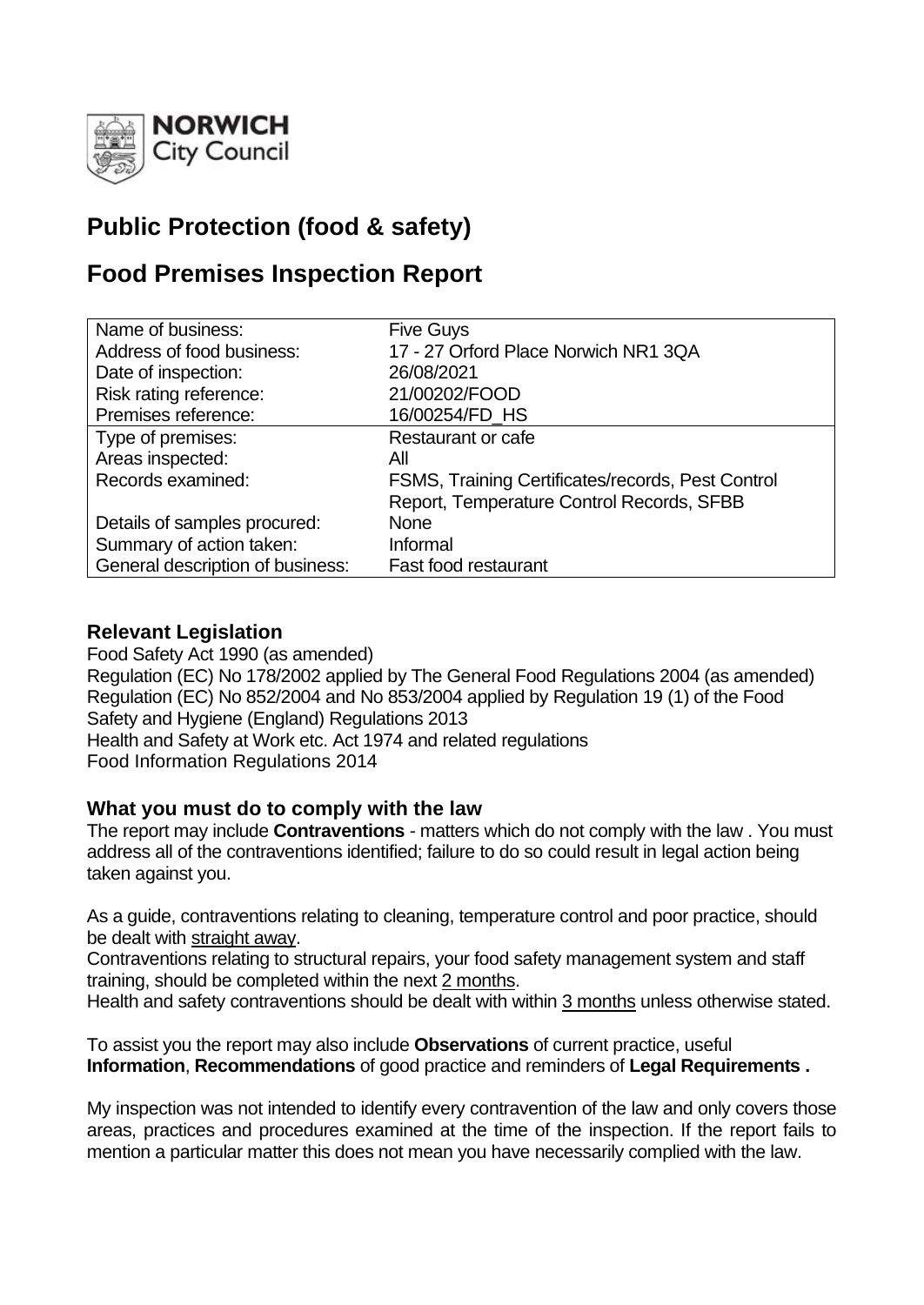# **FOOD SAFETY**

#### **How we calculate your Food Hygiene Rating:**

The food safety section is divided into three areas which you are scored against for the hygiene rating:

- 1. Food hygiene and safety procedures
- 2. Structural requirements
- 3. Confidence in management/control procedures

Your Food Hygiene Rating is 5 - a very good standard



### **1. Food Hygiene and Safety**

Food Hygiene standards are excellent. You demonstrated full compliance with legal requirements. You have safe food handling practices and procedures and all the necessary control measures to prevent cross-contamination are in place. **(Score 0)**

Hand-washing

**Observation I** was pleased to see handwashing was well managed.

Personal Hygiene

**Observation** I was pleased to see that standards of personal hygiene were high.

Temperature Control

**Observation** I was pleased to see you were able to limit bacterial growth and/or survival by applying appropriate temperature controls at points critical to food safety and that you were monitoring temperatures.

### **2. Structure and Cleaning**

The structure facilities and standard of cleaning and maintenance are all of a good standard and only minor repairs and/or improvements are required. Pest control and waste disposal provisions are adequate. The minor contraventions require your attention. **(Score 5)**

Cleaning of Structure

**Observation** The kitchen had been well maintained and the standard of cleaning was exceptionally high.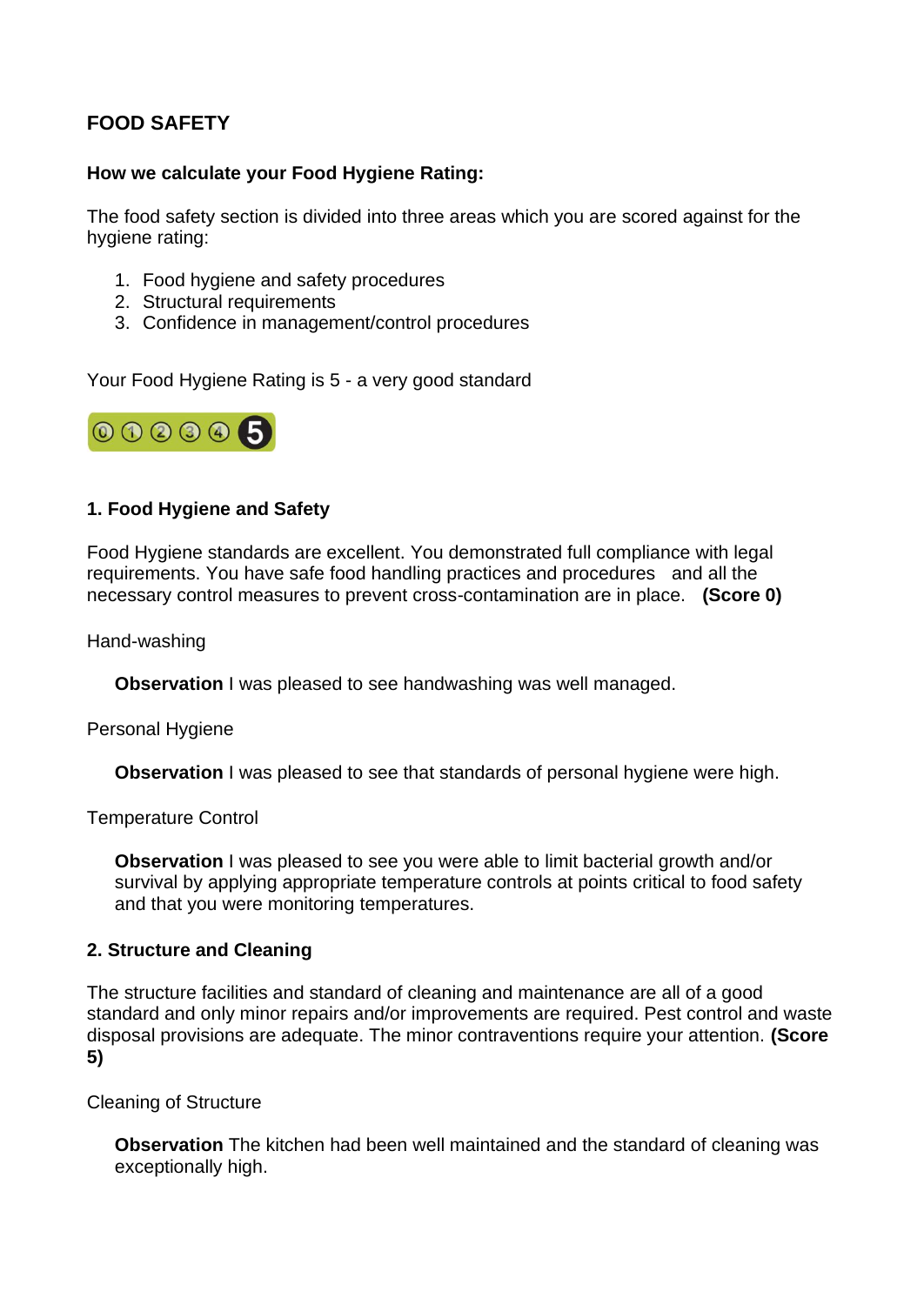Cleaning of Equipment and Food Contact Surfaces

**Contravention** The following items are dirty and must be cleaned:

- top to ice machine
- underneath the deep fat fryer

Cleaning Chemicals / Materials / Equipment and Methods

**Observation** I was pleased to see that the premises was kept clean and that your cleaning materials, methods and equipment were able to minimise the spread of harmful bacteria between surfaces.

#### **Maintenance**

**Contravention** The following had not been suitably maintained and must be repaired or replaced:

• cutting boards were badly scored and need replacing

#### **3. Confidence in Management**

A food safety management system is in place and you demonstrate a very good standard of compliance with the law. You have a good track record. There are some minor contraventions which require your attention. **(Score 5)**

Type of Food Safety Management System Required

**Observation** Your SFBB/food safety management system was in place and working well. I was confident you had effective control over hazards to food.

**Observation** You were date labelling perishable foods appropriately and could demonstrate effective control over food spoilage organisms.

**Observation** You had colour-coded equipment and effective separation between raw and ready-to-eat food at all stages in your operation.

**Observation** You were monitoring (and recording) the temperatures of your fridges and freezers as well as the temperature of cooked/hot-held food and could demonstrate effective systems for controlling bacterial growth and survival.

Proving Your Arrangements are Working Well

**Recommendation** I recommend you put in place a cleaning schedule

**Traceability** 

**Observation** Your records were such that food could easily be traced back to its supplier.